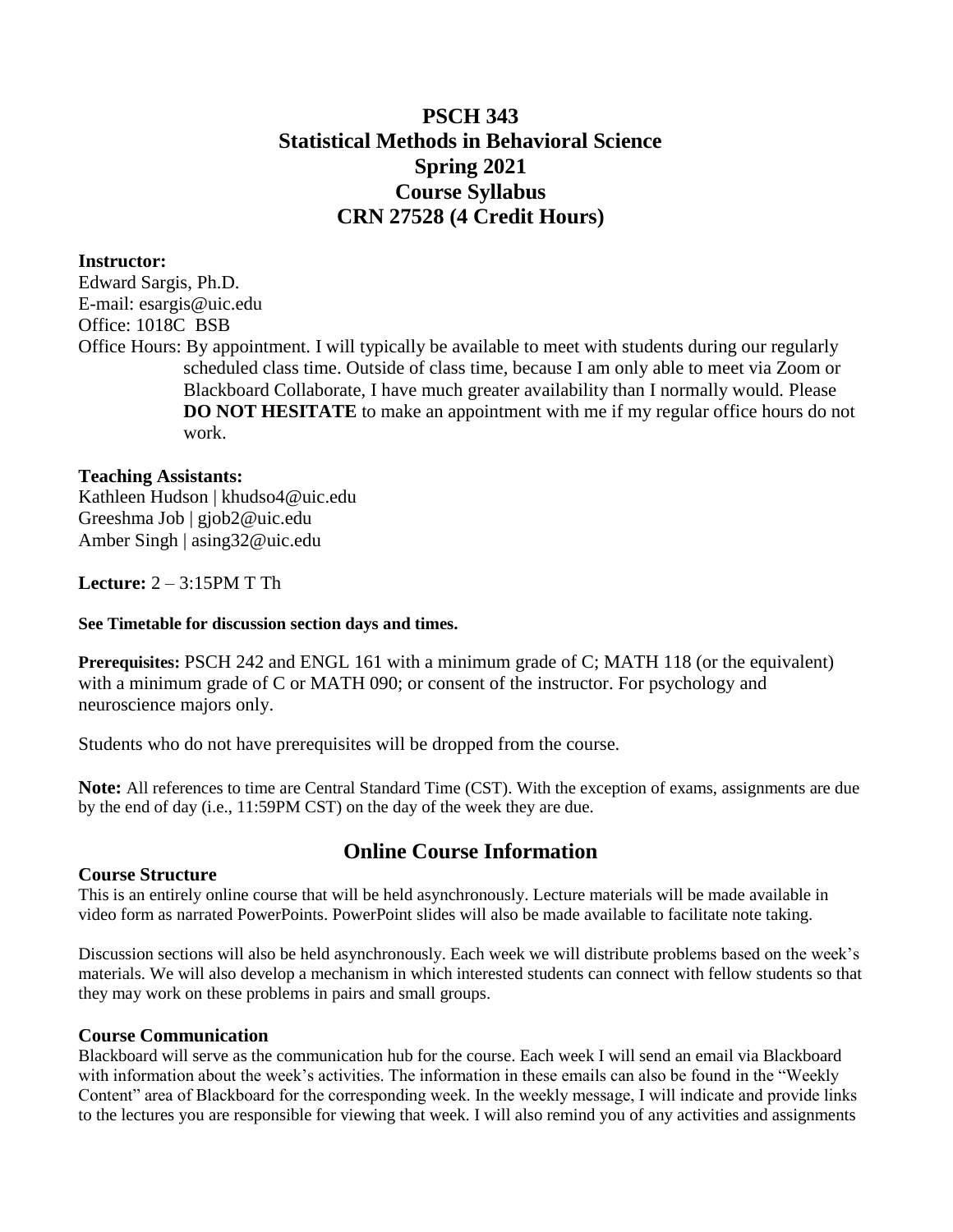due for the week (more information below). Finally, I will include any special announcements. It is your responsibility to read these weekly messages to stay informed about the course material.

#### **Student Collaboration and Academic Integrity**

I do not mind if students work together in parallel on homework assignments or discussion activities. Appropriate examples of collaboration include working together on a discussion section assignment or consulting another student on how to do a homework problem. On these types of assignments, you should always do your own work, but it would be permissible to check your answer with a fellow student or ask a question. If there was a discrepancy in an answer, both students should check their work and discuss where something might have gone wrong with a computation or interpretation of a result. **Under no circumstances should one student simply give an answer to another student to copy. Should this happen BOTH STUDENTS would fail the course** (see below for more information on student disciplinary procedures).

**Under no circumstances are students allowed to work together in any way on an exam** (see below for information on exams). Any students deemed to have worked together, even in a seemingly minor way, will immediately fail the exam and the course (See below for further information about student disciplinary procedures).

#### **Technology Requirements**

For the most part, the technology needs of the course are basic. Coursework can be completed on a basic laptop or tablet with an internet connection. For turning in assignments with written work, you may also choose to use a smartphone with a camera to scan your work.

Please contact UIC Technology Solutions [\(https://accc.uic.edu/\)](https://accc.uic.edu/) to request and borrow a laptop or be assigned a hotspot for the semester if you do not have the required hardware and internet capabilities.

## **General Course Overview**

#### **Overview**

This is an introductory course in statistics that is designed for students majoring in Psychology and Neuroscience. The primary goal of the course is to develop your understanding of the ways in which mathematics and statistics are used to deepen our understanding of psychological phenomena. To accomplish this goal, we will work to develop your conceptual understanding of statistics. People often believe that learning statistics entails performing rigorous hand calculations. However, that is not the focus of this course. This is not to say that you will not perform calculations by hand. Rather, this course is designed to help you understand what the terms within various formulae mean, how various statistics are calculated, and how to interpret the results of statistical analyses. More important than calculating the correct numerical answer to a statistics problem is your understanding of what that number means, both in general terms and with respect to the research question you are attempting to address. We will also work to strengthen your confidence in your ability to understand statistics in published articles (both research articles as well as those you encounter in newspapers, on television, etc.), and in your ability to determine the kinds of statistical analyses that are appropriate for different kinds of data and research questions.

#### **Course Learning Objectives**

We will learn several statistical techniques over the course of the semester. For each statistical technique, you will learn:

- what the statistic can tell us about our data.
- $\bullet$  the conceptual foundations of the statistics (i.e., how does it capture the characteristic of the data we are interested in?).
- how the statistic is computed.
- what a calculated statistic tells us about our data (i.e., how do we interpret the statistic we calculated?).
- what the statistic implies about the research question we are trying to answer (i.e., what are the larger implications of the statistic for the research?).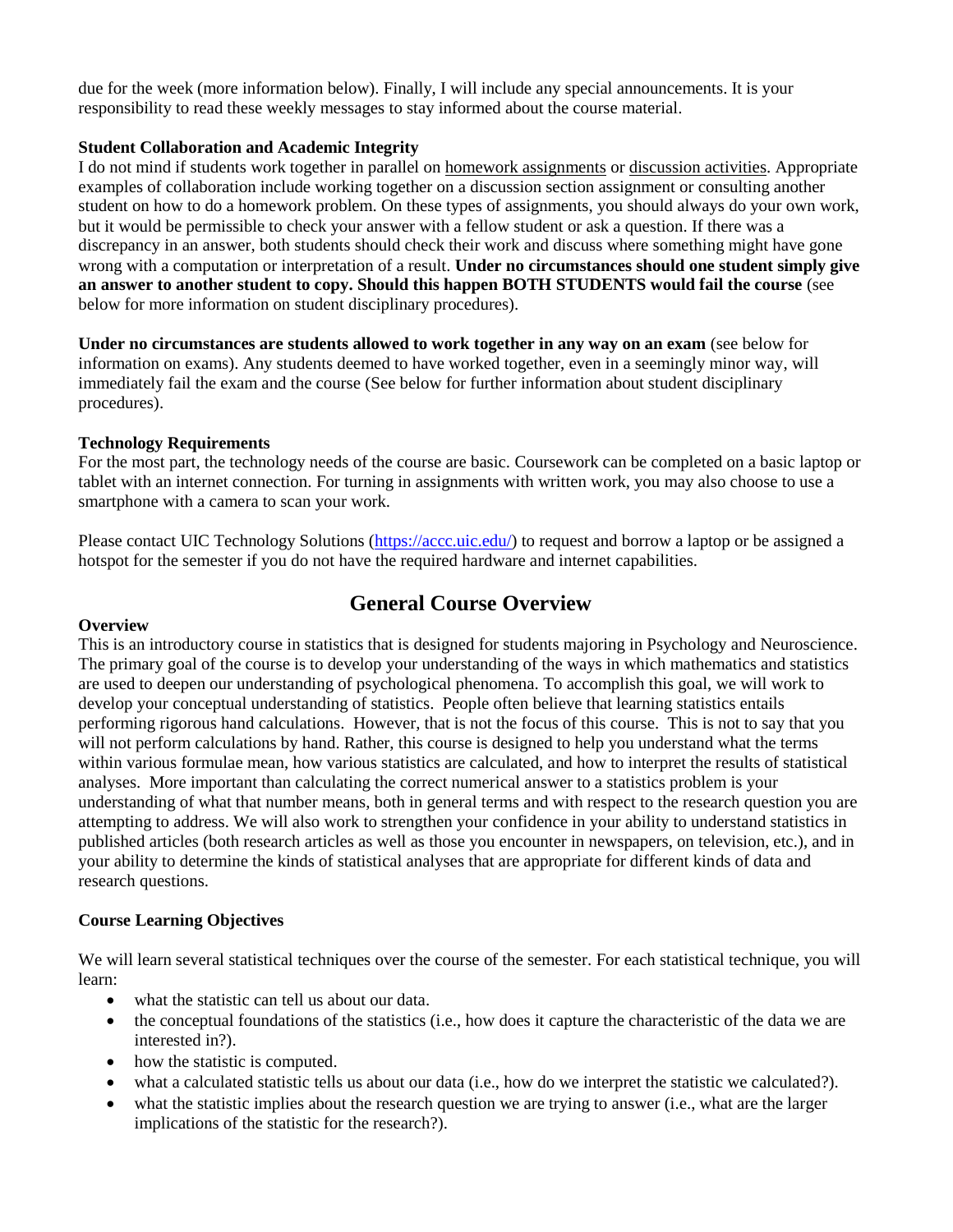After taking this course, you will be able to:

- differentiate the different statistics we will discuss.
- select the appropriate statistical analysis to best evaluate a research question.
- interpret the results of basic statistical analyses.

Finally, you will develop foundational knowledge that will prepare you to learn more advanced statistical techniques used in the field**.**

## **Suggested Text**

I do not require a text for this course. In the distant past I used to require "Statistics for the Behavioral and Social Sciences" by Aron and Aron (now Aron, Coups, and Aron). However, I found that I do not fully utilize it and I therefore do not require students to purchase the text. With that said, if you would like a book that will reinforce the concepts we will talk about, I recommend the Aron, Coups, and Aron book. There are many editions of the text. I think that any edition of that text would work. There are other statistics books out there, many of them are good, however other books might cover the material differently than I (or Aron, Coups, and Aron) cover it, so they could cause more confusion than they alleviate. With all this said, the vast majority of students do fine in the course without a book.

## **Course Assessments**

#### **Weekly Progress Assessments**

Each week you will complete a brief "quiz" that will be administered via Blackboard. Quizzes will cover the material from each week's lectures. You may complete them open notes. These activities are meant to serve as a self-check on your knowledge of the week's material.

These quizzes will be posted to the "Weekly Content" area of Blackboard under the corresponding week. They will need to be completed by midnight Sunday at the end of each week the lecture material is assigned. They will be scored within blackboard so that you know how you performed. However, at the end of the semester, you will receive credit for simply completing these assessments. Your score for this unit at the end of the semester will be based on the percentage of these assessments that you complete. In other words, if you complete all the assessments, even if you did not do well on a few (or more!) of them, you will receive 100% for this portion of your grade. I will also allow you to miss one of these assessments without penalty.

#### **Discussion Section Exercises**

Each week, unless otherwise noted in the syllabus or in the weekly announcement, you will complete an activity that will give you experience computing the various statistics we will cover during the semester. These activities will be made available on Wednesdays and need to be completed by midnight the following Monday they are assigned. The exercises will be graded pass/fail based on whether you completed the full activity or not (i.e., no partial credit). You may miss one Discussion Section Exercise without penalty.

You will submit a copy of your discussion section exercises via Blackboard. The submission link for each week can be found in the corresponding folder for the week in the "Weekly Content" area of Blackboard.

#### **Homework**

A total of 7 homework assignment will be offered over the course of the semester. Homework will be due on the dates outlined in the syllabus. Your lowest of the seven homework grades will be dropped.

Keep two things in mind when doing the homework:

1. Be sure to show all your work for each problem that requires written calculations. Do not simply report your final answer. If your final answer is incorrect it may still be possible to earn partial credit if some parts of the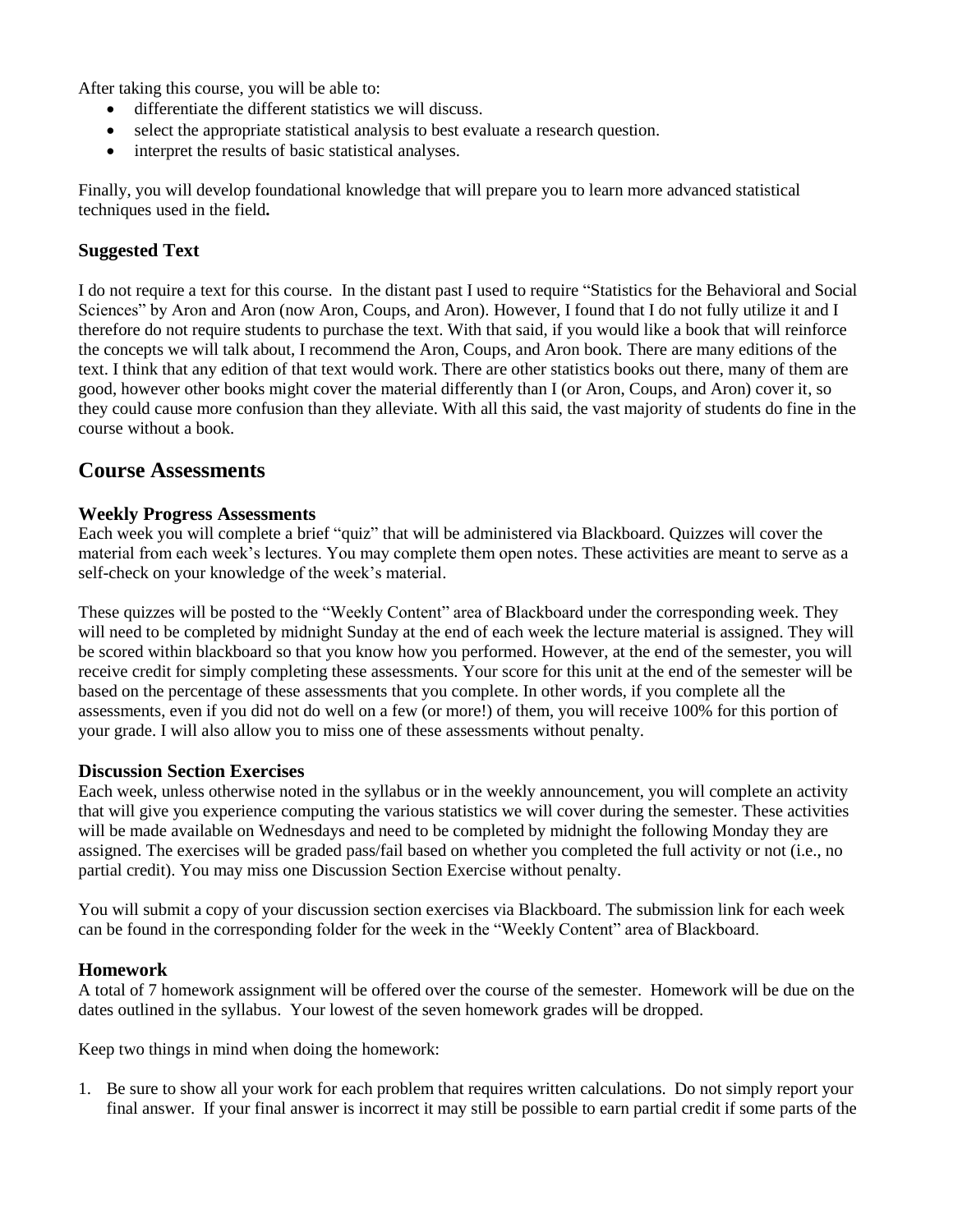problem were done correctly. This is possible, however, only if you have shown all of your intermediate steps.

2. Neatness counts. If your work is illegible, crammed together, or so disorganized that it cannot be followed step by step in a logical sequence it will be difficult to assign partial credit.

## **Late Policy for Assignments**

It is your responsibility to turn in your work on time. However, I also know that sometimes problems come up that prevent you from turning in an assignment by the deadline. For the three types of assessments discussed above (Weekly Progress, Discussion Section Exercises, and Homeworks), I will allow you to turn in one of each of them up to 48 hours late regardless of reason. Beyond this, I will not accept any late work (again, regardless of the reason). So, to summarize, you may miss one Homework, one Weekly Progress Assessment, and one Discussion Section Exercise. You also get to turn in one of each of those assignments up to 48 hours late. Beyond this, anything late or missing cannot be made up for credit. Note: This only applies to assignments in the class. Late exams will not be accepted under any circumstances.

## **Exams**

Four exams will be offered: three exams during the semester and a final exam. Your lowest grade of the four will be dropped. The tests will be worth 60% of your final grade. Exams will be administered on the dates in the schedule below. They will be made available by 10am CST on the day of the exam and need to be submitted by 10pm CST the same day. While the exam window is 12 hours, the exams will be structured so that they can be completed within a 75 minute window (the length of a typical lecture period). I give you a large window so that you have some flexibility on when you work on the exam. You can take more than 75 minutes if you need to, and you can also start the exam and come back to it later as long as you submit it by the 10pm CST deadline.

Exams offered during the semester will be non-cumulative with the caveat that each section of the course builds on previous sections. Though I will not explicitly test you on concepts from an earlier unit, you will have to draw on knowledge from previous units on later exams. A cumulative final exam will be offered during the week of finals. You have the option not to take the final if you are satisfied with your scores on your first three exams.

As mentioned above, the lowest of the four exams will be dropped. The primary reason one exam will be dropped is that it eliminates the need for make-up exams. **Make-up exams will be given under only under extremely limited circumstances. The only exceptions are where university policy has precedent over my syllabus policy (e.g., religious holidays, military service, disability accommodations). Any make-up exam will be a different length and format than that administered during the regular exam window.** 

You may use your notes during the exams. However, under no circumstances may you consult another student or anyone else regarding the exam. See below for additional information on student disciplinary procedures. **Students found cheating on an exam, whether by providing or receiving answers from another, will immediately fail the course.**

## **Course Grading**

Course grades will be based on Weekly Progress Assessments (10%), Discussion Section Activities (10%) Homework (20%) and Exams (60%). Grades will be based on the following scale:

| Grade | Percent       |
|-------|---------------|
| A     | $89.5 - 100$  |
| B     | $79.5 - 89.4$ |
| C     | $69.5 - 79.4$ |
| Ð     | $59.5 - 69.4$ |
| F.    | $0 - 594$     |

To estimate your grade during the semester, you can use the following formula: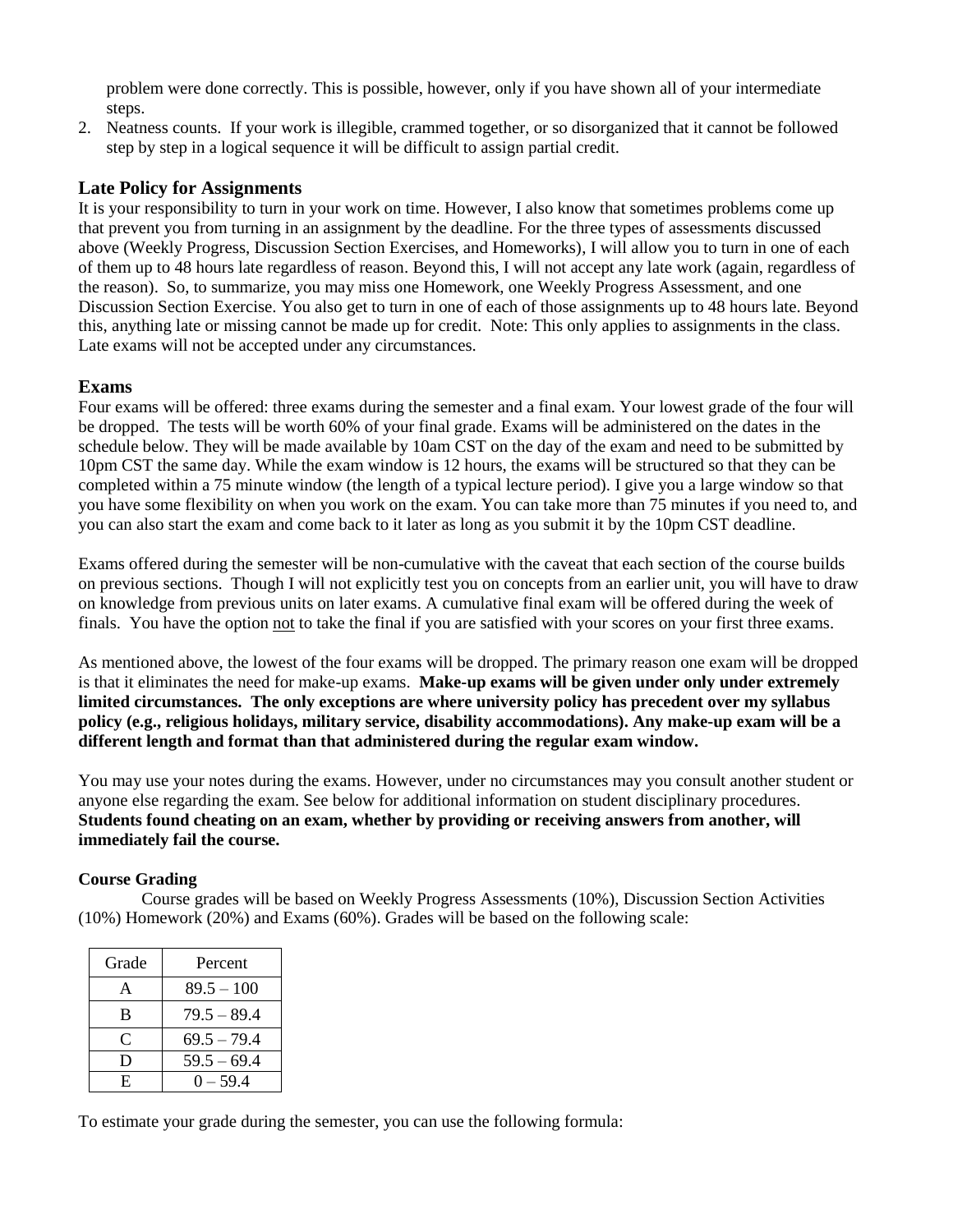$(0.10 * \text{Weekly Progress Assessment Completion } \%) + (0.10 * \text{Discussion Section Activity completion } \%) +$  $(0.20 *$  Homework Average) +  $(0.60 *$  Exam Average)

# **Additional Notes**

### **Academic Integrity**

**I designed this course to be as student-friendly as possible and I believe getting a good grade in the class is very achievable. The exams are open-notes and the drop policy typically helps students who might underperform on an exam. Additionally, several components of the course (e.g., Weekly Progress Assessments and Lab Section Activities) include points that are guaranteed as long as you complete the work. I want you to be successful in the course and I believe that you will be successful if you put in the work. In fairness to those students who are working hard to get the course material, any student found to be cheating in the class, no matter how minor of an offense, will fail the course. This includes anyone providing answers to another student.** In all cases I will file a complaint against you with the Dean of Students, who will place a notice about the incident in your student file. There will be no exceptions to this policy.

Cheating includes but is not limited to copying or giving others test answers, or copying another students work on a homework assignment. Note that cheating often involves at least two students. To be clear, any student who is a party to academic dishonesty will be subject to the penalties outlined above.

Please see the following for additional information about academic dishonesty and student disciplinary procedures.

[https://dos.uic.edu/wp-content/uploads/sites/262/2020/01/DOS\\_Student-Disciplinary-Policy-2020.pdf](https://dos.uic.edu/wp-content/uploads/sites/262/2020/01/DOS_Student-Disciplinary-Policy-2020.pdf)

#### **Emails**

I do my best to respond to student emails in a timely manner. I read every email I receive, but sometimes I am unable to respond to students as quickly as I would like. If I do not respond to an email question within 48 hours, please resend me your email.

**It will be your responsibility to keep track of your scores in Blackboard.** If you notice that a score has been incorrectly entered into Blackboard, you must show the original paper with the correct grade to your TA by Monday of finals week.

#### **Disability Accommodations**

The University of Illinois at Chicago is committed to maintaining a barrier-free environment so that students with disabilities can fully access programs, courses, services, and activities at UIC. Students with disabilities who require accommodations for access to and/or participation in this course are welcome, but must be registered with the Disability Resource Center (DRC). You may contact DRC at 312-413-2183 (v) or 773-649-4535 (VP/Relay) and consult the following:

[http://drc.uic.edu/guide-to-accommodations.](http://drc.uic.edu/guide-to-accommodations)

#### **Course Communication Guidelines (Netiquette)**

Netiquette is a set of rules for behaving properly online. Much of our communication in this course will take place in the forums and through email. Here are some guidelines for online communication in this course:

- Be sensitive to different cultural and linguistic backgrounds, as well as different political and religious beliefs.
- Use good taste when composing your responses. Swearing and profanity should be avoided. Also consider that slang terms can be misunderstood or misinterpreted.
- Don't use all capital letters when composing your responses. This can be considered "shouting" on the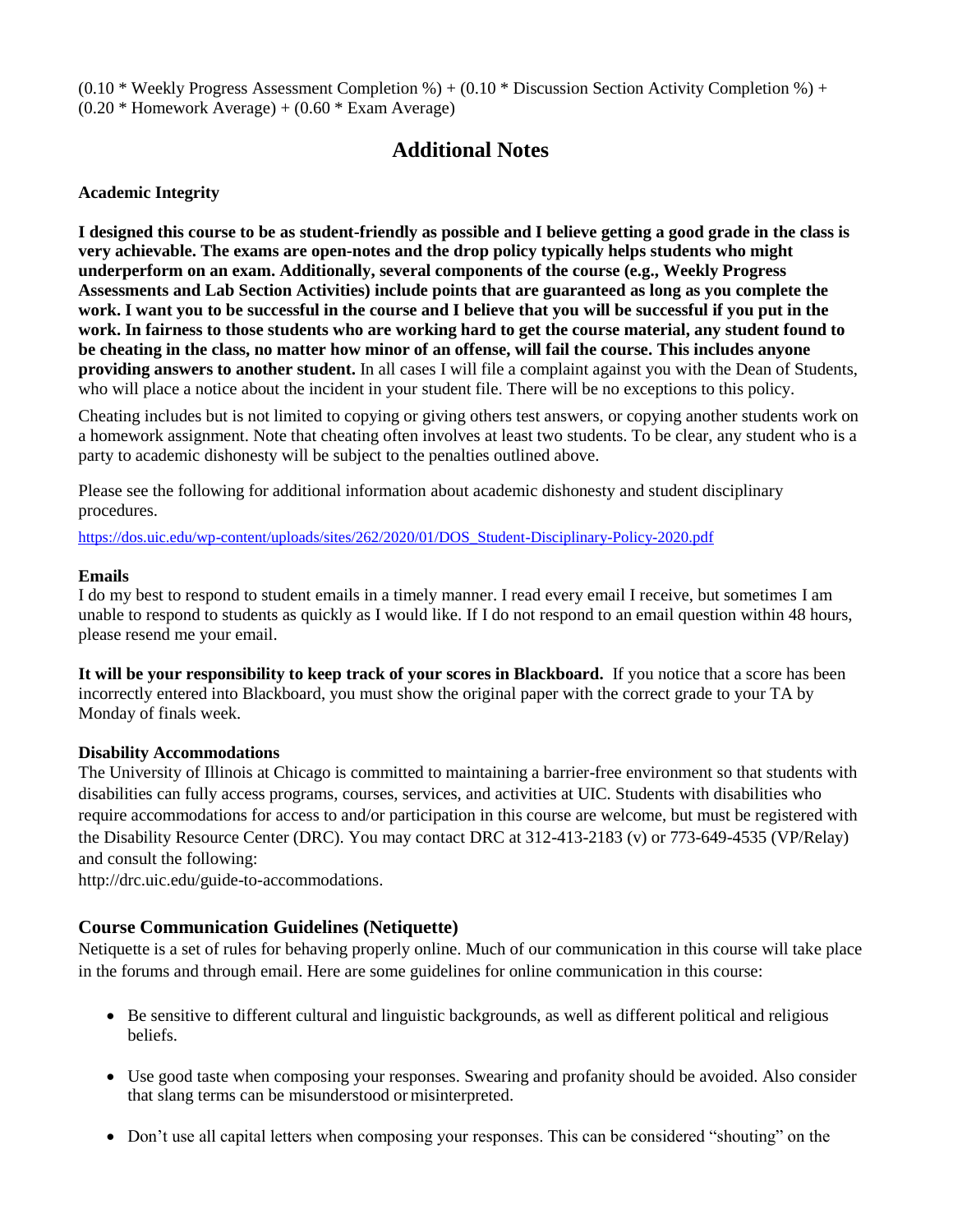Internet and is regarded as impolite or aggressive. It can also be stressful on the eye when trying to read your message.

- Be respectful of others' views and opinions. Avoid "flaming" (publicly attacking or insulting) others.
- Be careful when using acronyms. If you use an acronym it is best to spell out its meaning first, then put the acronym in parentheses afterward, for example: Frequently Asked Questions (FAQs). After that you can use the acronym freely throughout your message.
- Use good grammar and spelling, and avoid using text messaging shortcuts.
- In emails, always identify yourself and what class and section you are in. It is a good practice to put your course and section in the subject line. This helps your instructor identify course related emails.

**Religious Holidays:** Students who wish to observe their religious holidays must notify me by the tenth day of the semester they will be absent unless their religious holiday is observed on or before the tenth day. In such cases, the student shall notify me at least five days in advance of the date when he or she will be absent.

**Incomplete Grades:** University policy on incomplete grades is very strict and I follow that policy. I will grant an incomplete grade only under the most extreme circumstances. Do not request an incomplete unless the following conditions apply (taken from the undergraduate catalogue):

Course work is incomplete when a student fails to submit all required assignments or is absent from the final examination; incomplete course work will normally result in a failing grade. The IN (incomplete) grade may be assigned in lieu of a grade only when all the following conditions are met: (a) the student has been making satisfactory progress in the course; (b) the student is unable to complete all course work due to unusual circumstances that are beyond personal control and are acceptable to the instructor; (c) the student presents these reasons prior to the time that the final grade roster is due. The instructor must submit an Incomplete report with the final grade roster for the IN to be recorded. This report is a contract for the student to complete the course work with that instructor or one designated by the department executive officer in the way described and by the time indicated on the report. In resolving the IN, the student may not register for the course a second time, but must follow the procedures detailed on the report. An IN must be removed by the end of the student's first semester or summer session in residence subsequent to the occurrence, or, if not in residence, no later than one calendar year after the occurrence. When the student submits the work, the instructor will grade it and change the IN to the appropriate grade. If an undergraduate fails to meet the stated conditions, the instructor will assign an E for the final grade.

Note that you will be graded according to the grading criteria listed above. **Please do not ask to be bumped up to the next highest grade at the end of the semester** (e.g., ask me for a C in the course when you have a 67.7% in the course). I will not do this. The number one factor that puts students in this situation is missed assignments and quizzes. I am unable to make exceptions for one student that I am not able to make for others in the class.

With this said, **if you have any problems or concerns throughout the class, please come see us during our office hours, before it is too late at the end of the semester.** I and the TAs are happy to work with you during the semester to help facilitate your understanding of the course material. Please use office hours whenever possible, but we are willing to make appointments if your schedule makes it impossible to make our office hours.